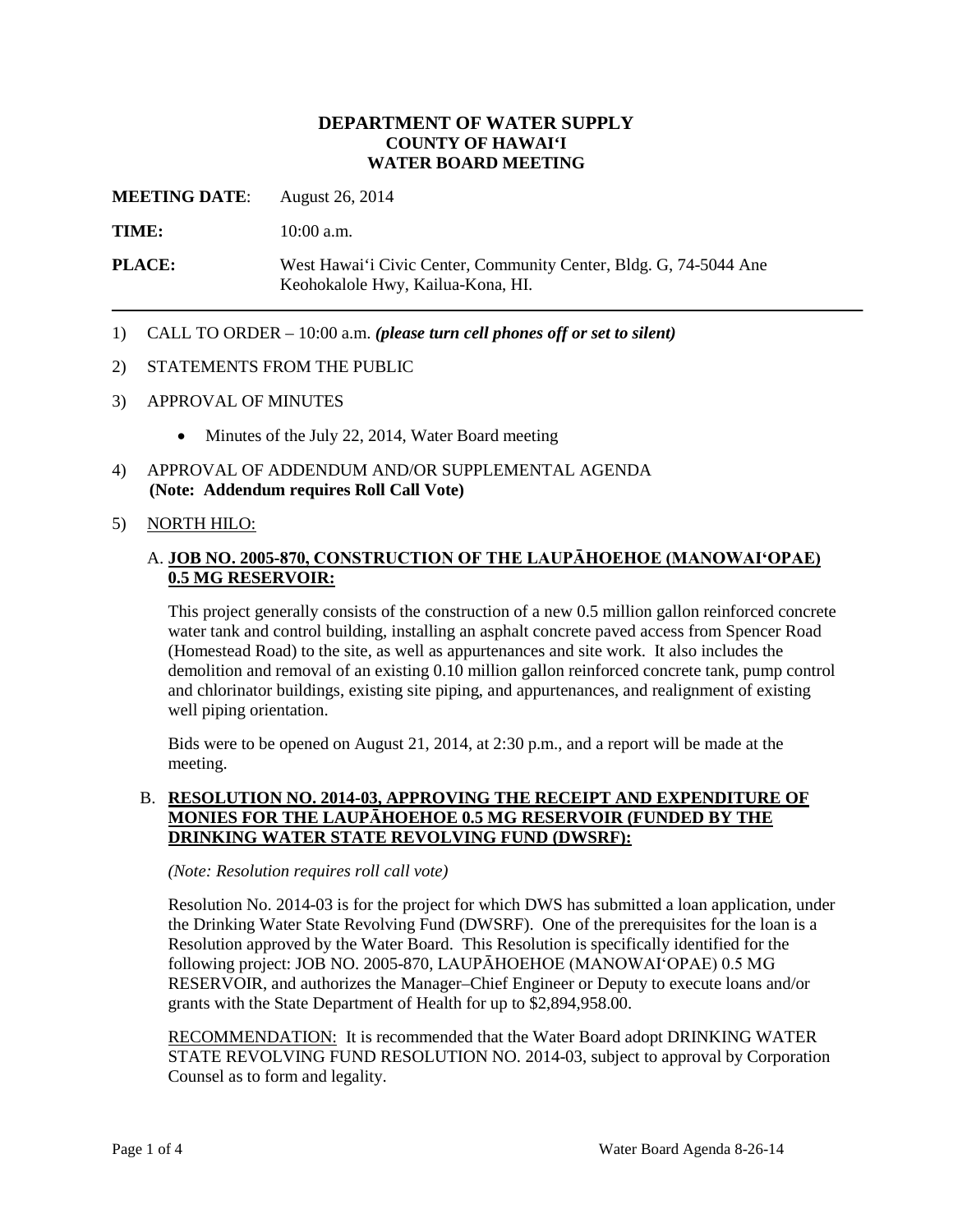# 6) NORTH KOHALA:

# A. **DISCUSSION OF SURETY WELL/HALA'ULA WELL:**

A status report for Hala'ula Well will be provided, with discussion on potential use of the Surety Well.

# B. **WATER TREATMENT PROPOSAL NO. 2014-10, FURNISHING AND DELIVERING POLYMERS TO WAIMEA WATER TREATMENT PLANT:**

Bids for this contract were to be opened on August 21, 2014, at 1:30 p.m., and the results will be reported at the meeting.

### 7) NORTH KONA:

# A. **QUEEN KA'AHUMANU HIGHWAY WIDENING, PHASE 2 – TRI-PARTY AGREEMENT:**

At the February 25, 2014, Water Board meeting, the Board was informed that the Department of Water Supply (DWS), the State Department of Transportation (DOT), and Goodfellow Brothers, Inc. (GBI) were working on a Tri-Party Agreement for the redesign of the project.

The Tri-Party Agreement was done because DWS and GBI did not agree to the redesign costs of the waterline resulting from the realignment of the highway. Based on our negotiations, DWS and GBI agreed that the cost would be lowered substantially, if DWS basically provided a "redline" design to GBI, and work with them to incorporate that into the overall highway design.

The current proposal is for DWS to contribute \$54,804.00 which would come out of the existing contingency from the original contract.

RECOMMENDATION: It is recommended that the Water Board approve the tri-party agreement for \$54,804.00, and that either the Chairperson or Vice-Chairperson be authorize to sign the documents, subject to approval by Corporation Counsel.

# 8) SOUTH KONA:

# A. **RESOLUTION NO. 430-14 (DRAFT 3), URGING THE WATER BOARD OF THE COUNTY OF HAWAI'I (WATER BOARD) TO TAKE ANY AND ALL ACTIONS NECESSARY TO ACQUIRE LAND AND DEVELOP A NEW WATER WELL, RESERVOIR, SUPPORTING FACILITIES, AND A NEW TRANSMISSION MAIN IN CAPTAIN COOK, SOUTH KONA, HAWAI'I:**

For discussion.

# 9) MISCELLANEOUS:

# A. **DEDICATION OF WATER SYSTEMS:**

The Department has received the following documents for action by the Water Board. The water systems have been constructed in accordance with the Department's standards and are in acceptable condition for dedication.

#### 1. **LICENSE NO. 792**

Waikoloa Reservoir No. 1 Seapage-Stability Berm Construction Licensor: State of Hawaii Department of Hawaiian Home Lands (DHHL)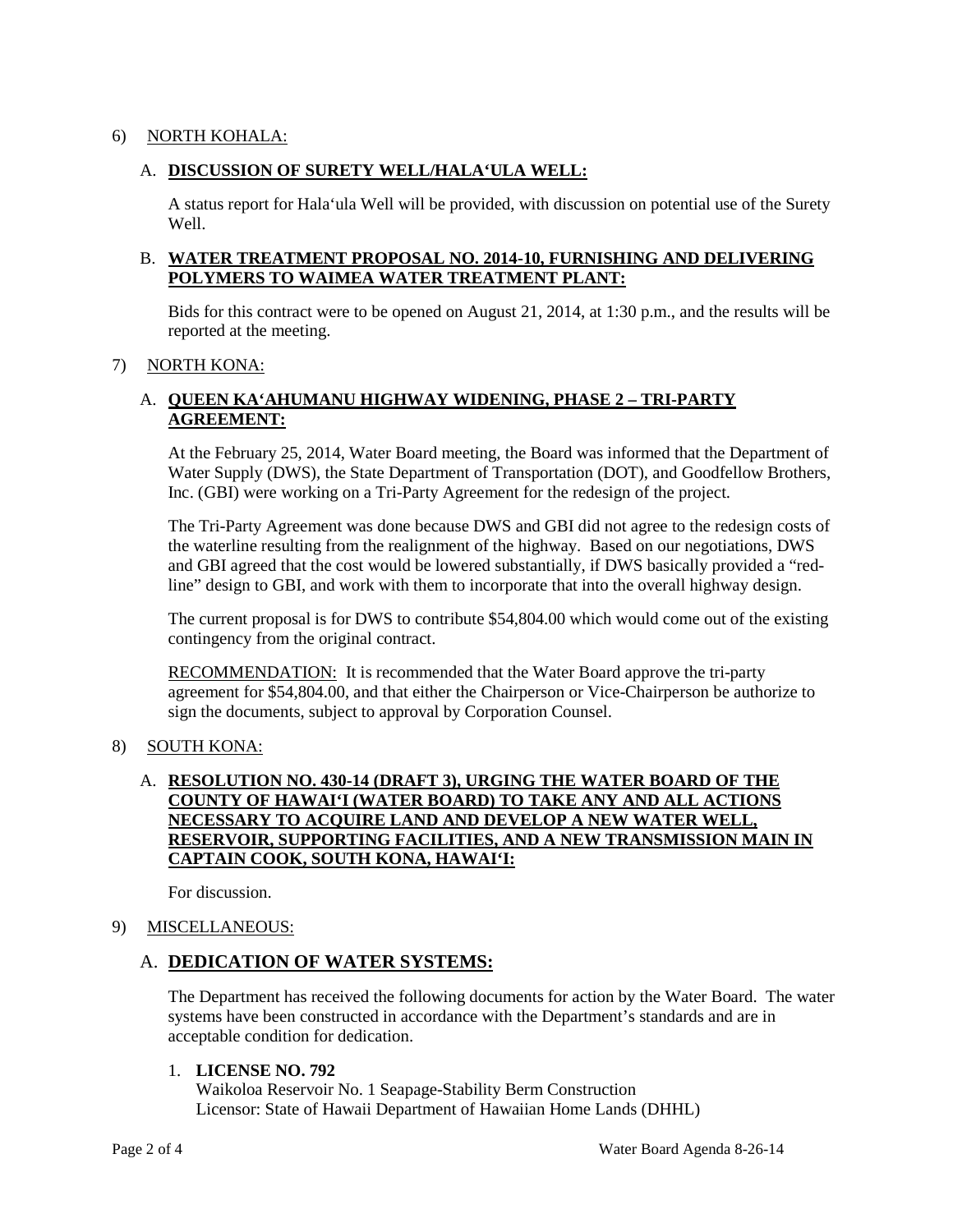Tax Map Key: (3) 6-5-001: 017 Portion

RECOMMENDATION: It is recommended that the Water Board accepts this document subject to the approval of the Corporation Counsel and that either the Chairperson or the Vice-Chairperson be authorized to sign the documents.

# B. **MATERIAL BID NO. 2014-09, FURNISHING AND DELIVERING COMPOUND, DETECTOR CHECK AND FIRE SERVICE METERS FOR THE DEPARTMENT OF WATER SUPPLY STOCK:**

Bids for this contract were to be opened on August 21, 2014, at 2:00 p.m., and a report will be made at the meeting.

# C. **DISCUSSION OF AMENDING RULES AND REGULATIONS REGARDING PLACING RESPONSIBILITY WITH PROPERTY OWNERS FOR TENANTS' DELINQUENT BILLS:**

Corporation Counsel will provide a draft amendment to the Rules and Regulations. For discussion.

# D. **DEPARTMENT OF WATER SUPPLY RESPONSE TO NATIONAL PARKS SERVICE'S PETITION TO DESIGNATE KEAUHOU AQUIFER AS A GROUND WATER MANAGEMENT AREA:**

Per a Board Member's request at the June 22, 2014, Water Board meeting, DWS will provide a status report on its response to the National Parks Service's petition to designate Keauhou Aquifer as a Ground Water Management Area.

# E. **MONTHLY PROGRESS REPORT**:

Submission of Progress Report of Projects by the Department. Department personnel will be available to respond to questions by the Board regarding the status/progress of any project.

# F. **REVIEW OF MONTHLY FINANCIAL STATEMENTS:**

Submission of financial statements and information relating to the financial status of the Department. Department personnel will be available to respond to questions by the Board relating to the financial status of the Department.

# G. **MANAGER-CHIEF ENGINEER'S REPORT:**

The Manager-Chief Engineer will provide an update or status on the following:

- 1) Pu'ukala/Kona Ocean View Properties Subdivision Improvement District Update
- 2) North Kona Water Systems Update
- 3) Public Information and Education Specialist Update
- 4) Recognition of Service Retirement

# H. **CHAIRPERSON'S REPORT:**

Chairperson to report on matters of interest to the Board.